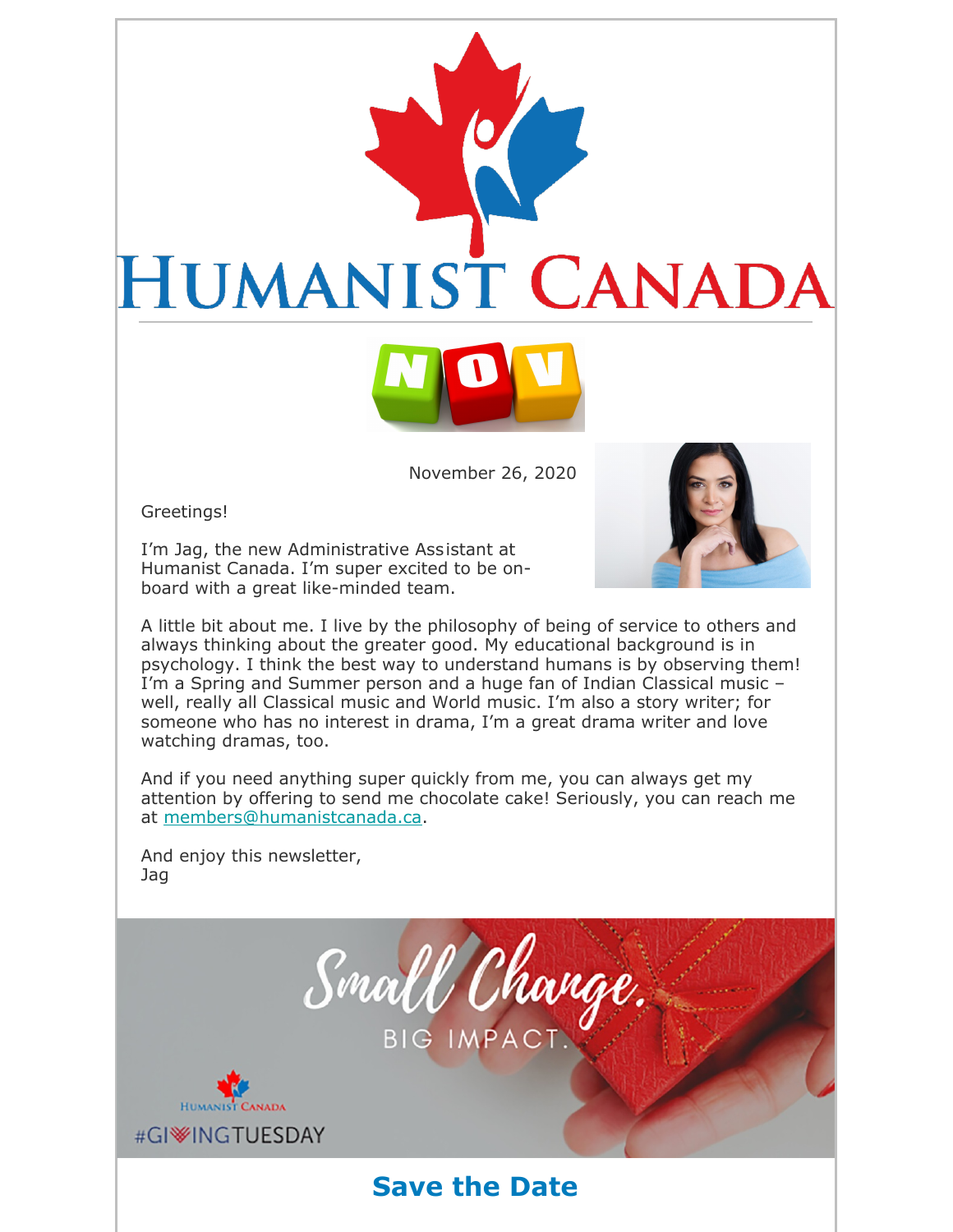## **December 1 is Giving Tuesday!**

Following Black Friday and Cyber Monday, Giving Tuesday focuses on giving back. Giving Tuesday is viewed as the opening day of the giving season and has engaged millions of Canadians to support charities like Humanist Canada.

Your donation to Humanist Canada will go toward expanding humanist activities throughout Canada, especially in underserviced areas outside our major urban centers. And we are developing a National Program of Humanist Chaplains to serve Canadian Humanists. Together, with your support, we can do so much more to support Humanists in Canada.

Click here if you'd like to donate early.

# **Upcoming Events**

## **Webinar Series 2020**

**This Sunday, November 29, 2020 – 3 pm EST**

### **Strategies In Reproductive Health Activism**

With Dr. Teale Phelps Bondaroff, researcher and community organizer

This webinar will highlight efforts across Canada to increase access to prescription contraception, including the AccessBC Campaign in British Columbia and the ContraceptiON Campaign in Ontario. The talk will then delve into the strategy of Women on Waves (WoW), an international nongovernmental organization that seeks to prevent unsafe abortions and unwanted pregnancies. For more information, click here.

**Click here to Register**



### **Webinar December10 , 2020 1:00 – 2:00 pm EST**

**Going Godless: Black Feminism, Humanism, and Anti-Racism Presented by Dr. Sikivu Hutchinson**

Dr. Sikivu Hutchinson is an American feminist, novelist, playwright and director. She is the author of White Nights, Black Paradise (2015), Godless Americana: Race and Religious Rebels (2013), Moral Combat: Black Atheists, Gender Politics, and the Values Wars (2011). In 2020, she was named Harvard Humanist of the Year.

"Going Godless" will examine this history vis-à-vis the emergence of Black feminist humanist perspectives in the American secular humanist and atheist movements. For example, how have Black women humanists and atheists drawn on the feminist/womanist legacy of writers and thinkers like Zora Neale Hurston, Lorraine Hansberry, Alice Walker, and Nella Larsen? How are they challenging the traditional church/state separation agenda of the mainstream atheist/humanist movements? And what intersectional issues inform a Black feminist humanist political agenda as racial, gender, and socioeconomic inequality intensifies in the U.S.?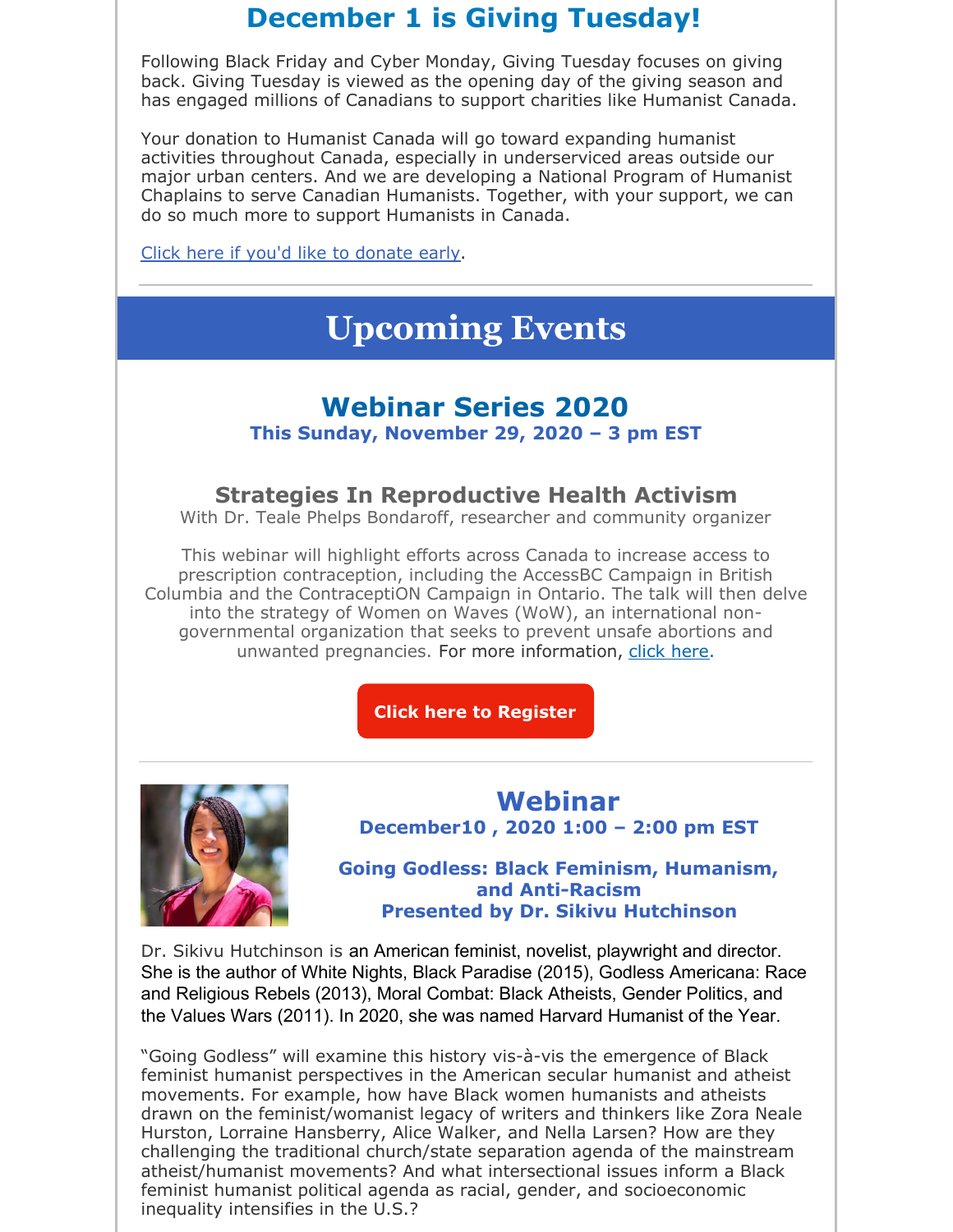To attend, RSVP with Vanessa Turyatunga at vturyatu@uottawa.ca or click the button below.

### **RSVP with Vanessa Turyatunga to attend**

# **Call to Action**



**Secular Connexion Séculière Targets Discrimination Against Atheist Refugee Claimants**

Canada's refugee policies discriminate against atheist refugee claimants. That policy includes a Less Complex Claims (LCC) category that applies to refugee claimants from particular religions and particular countries. It allows them to gain refugee status without a hearing or a shortened hearing, but atheists are excluded. **Secular Connexion Séculière** (SCS) focuses on lobbying efforts on this discrimination, and Humanist Canada encourages our members, friends and supporters to sign the petition.

Full details on the petition can be accessed on the SCS website by clicking the link below.

**Click here to End Discrimination Against Atheist Refugee Claimants**

## **Survey Request**

#### **Sexual and Reproductive Health - Artificial Womb Technology**

Exploring Canadians' knowledge and perspectives on artificial womb technology: A qualitative multi-methods study

Researchers at the University of Ottawa, Canada are conducting an online survey dedicated to Canadians' knowledge and perceptions of assisted human reproduction.

You are eligible to participate if you are age 18 or older, a Canadian citizen, and sufficiently fluent in English or French to complete the survey. \* Participation is both voluntary and confidential \*

The survey should take no more than 45 minutes to complete. Participants will be eligible for a CAD50 gift certificate at amazon.ca.

**Click here to take the Survey**

The study is being conducted by **Srishti Hukku, a lifetime member of Humanist Canada,** a cotutelle doctoral candidate in the University of Ottawa's Population Health program and Macquarie University's Anthropology program. Srishti is also a Research Fellow